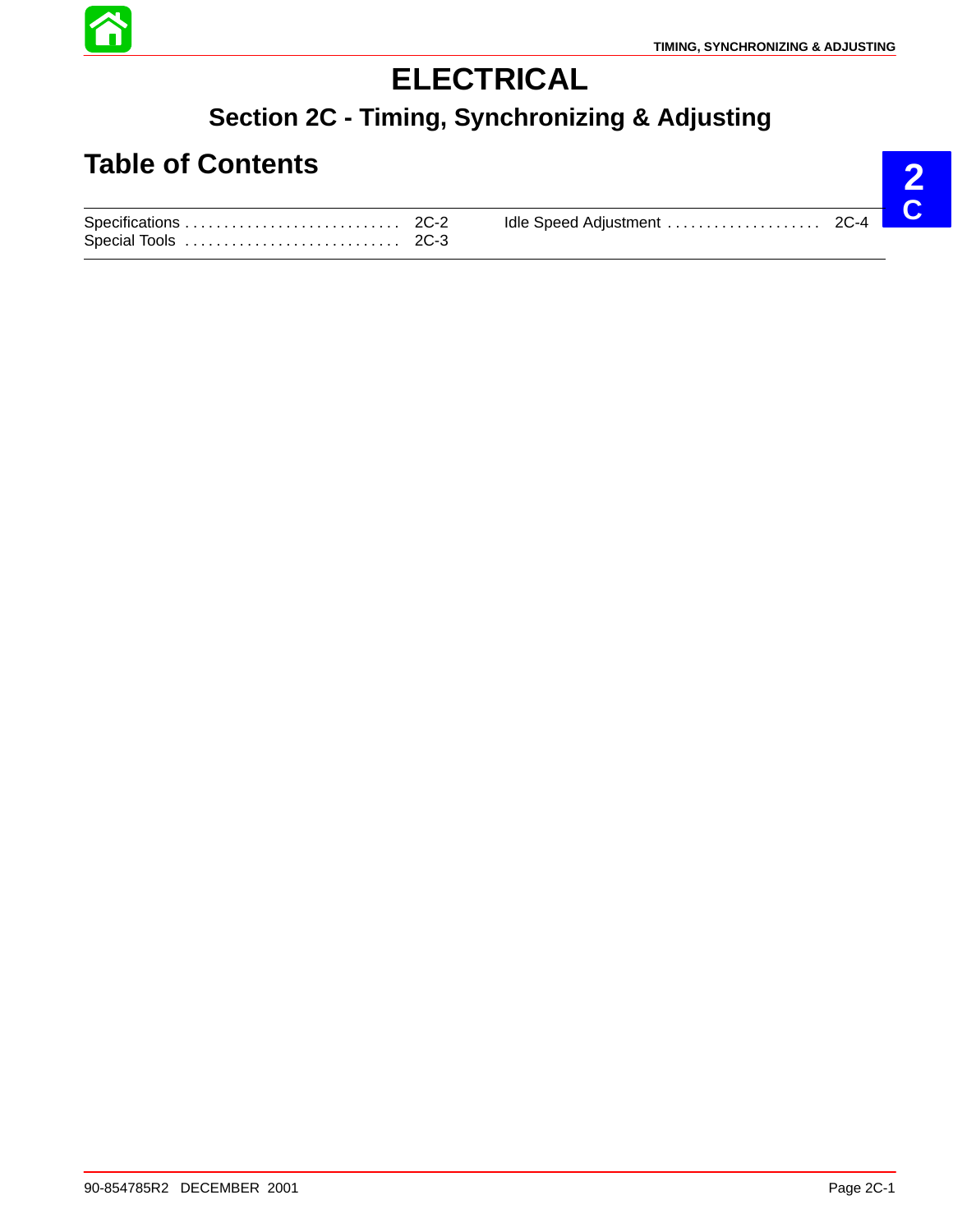### **Specifications**



|                  | <b>Type</b>                              | Capacitor Discharge Ignition           |
|------------------|------------------------------------------|----------------------------------------|
|                  | <b>Spark Plug</b>                        |                                        |
|                  | <b>Type</b>                              | <b>NGK DPR6EA-9</b>                    |
|                  | Gap                                      | $0.035$ in. $(1.0$ mm)                 |
|                  | <b>Hex Size</b>                          | $18 \text{ mm}$                        |
|                  | <b>Hole Size</b>                         | $12 \text{ mm}$                        |
|                  | <b>Torque</b>                            | 150 lb-in. (17 Nm)                     |
|                  | <b>Firing Order</b>                      | $1 - 2$                                |
|                  | <b>Ignition Timing:</b>                  |                                        |
|                  | Below 800 RPM                            |                                        |
|                  | ECM (p/n 855311--)                       | $10^\circ$ B.T.D.C                     |
|                  | ECM (p/n 856058--/856190--)              | $5^\circ$ B.T.D.C                      |
| <b>IGNITION</b>  | ECM (p/n 856190--/856482--)              | $5^\circ$ B.T.D.C                      |
| <b>SYSTEM</b>    | ECM (p/n 856177--/856178--)              | $5^\circ$ B.T.D.C                      |
| Readings taken @ | ECM (p/n 878433--)                       | $5^\circ$ B.T.D.C                      |
| 68°F (20°C).     | Fully Advanced (6000 RPM)                | $30^\circ$ B.T.D.C                     |
|                  | <b>Charge Coil Resistance</b>            | 660 - 710 $\Omega$ (GRN/WHT - WHT/GRN) |
|                  | <b>Crank Position Sensor Resistance</b>  | 300 - 350 $\Omega$ (RED - WHT)         |
|                  | <b>Ignition Coil Resistance:</b>         |                                        |
|                  | <b>Primary</b>                           | $0.08 - 0.7 \Omega$                    |
|                  | <b>Secondary (W/o Boots)</b>             | $3.5 - 4.7 k\Omega$                    |
|                  | <b>ECM Engine Speed Limiter</b>          |                                        |
|                  | <b>Soft Reduction (Retards Timing)</b>   | 6200 RPM                               |
|                  | <b>Spark Cut-Out Reduction (Percent-</b> |                                        |
|                  | ages of ignition spark are Cut-Out)      | 6250 RPM                               |
|                  | <b>ECM Overheat/Low Oil Pressure</b>     |                                        |
|                  | <b>Speed Control</b>                     | Approximately 2000 RPM                 |
|                  | Oil Pressure Switch                      | Below 2.5 psi (17 kPa) Continuity      |

**NOTE:** The 25 four stroke ECM unit electronically controls the ignition timing, therefore making the ignition timing non adjustable. When initially running the outboard, use a timing light to verify that the ignition timing falls within the timing windows. If the ignition timing does not stay within the timing windows, replace the ignition ECM unit and retest.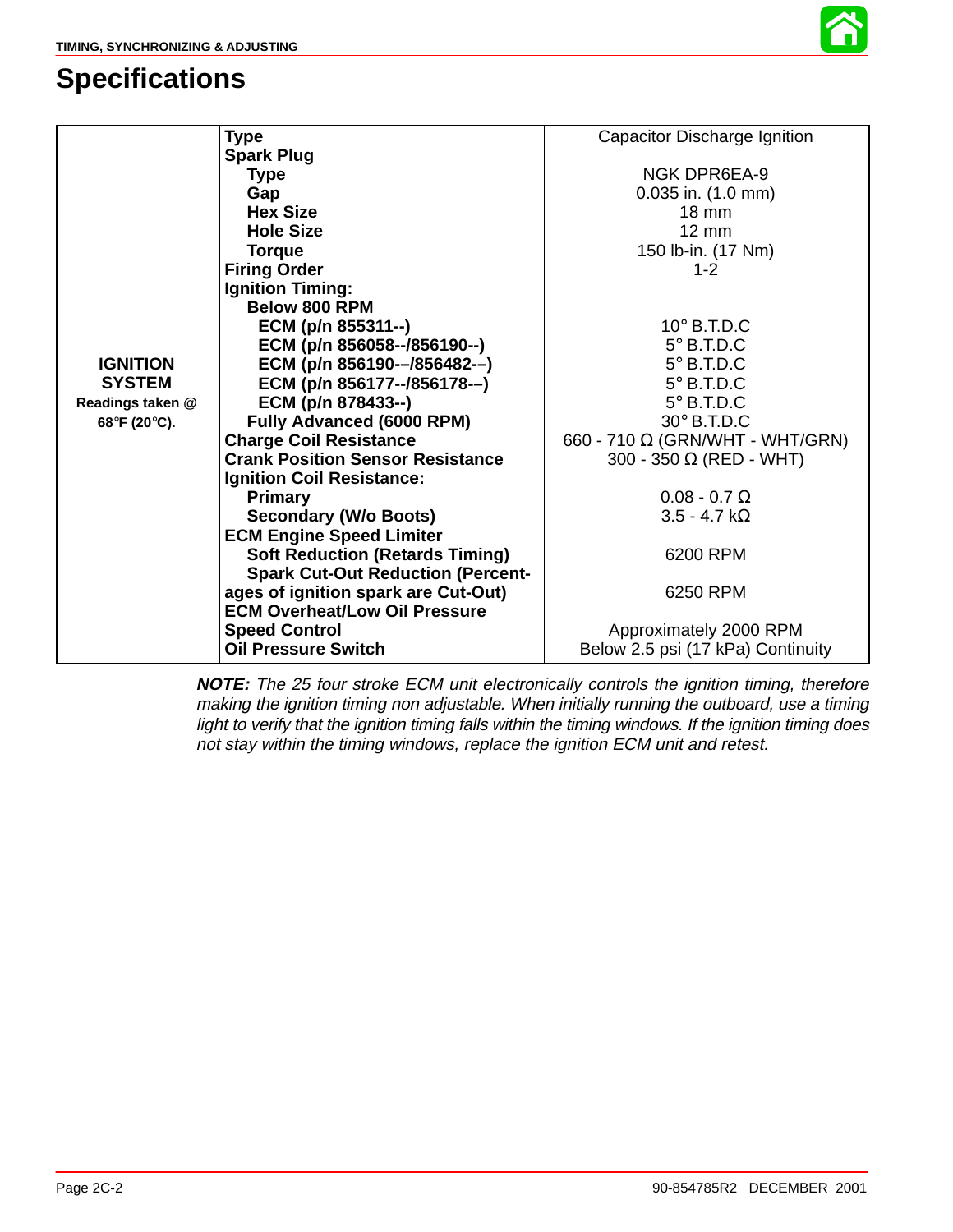

1. DMT 2000 Digital Tachometer Multi-meter P/N 91-854009A1.



2. Timing Light P/N 91-99379.